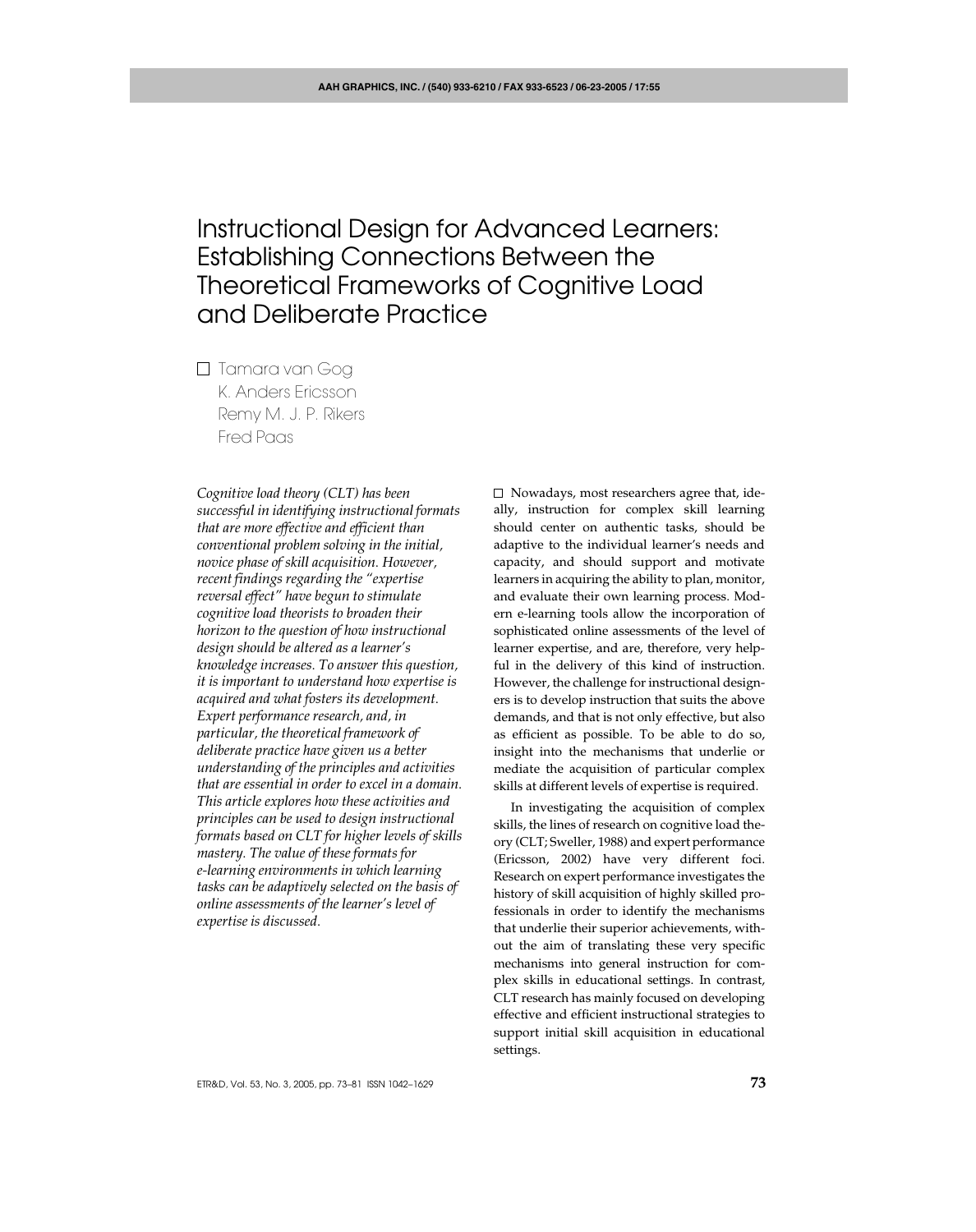Complementary to CLT's almost exclusive focus on the initial learning phase, the recently found "expertise reversal effect" (Kalyuga, Ayres, Chandler, & Sweller, 2003; Kalyuga, Chandler, & Sweller, 1998), indicating that most CLT effects become less effective as a function of increasing expertise, can be considered a strong indication for the need of CLT research to broaden its scope toward providing instructional design recommendations *beyond* the initial phase of skill acquisition. From both a theoretical and a practical point of view, the basic tenet of CLT, to take the limitations of human cognitive architecture into account when designing instruction, does not seem to put any obstacles in the way of fulfilling this need. However, we argue that in order to successfully develop design guidelines for instruction beyond the initial phase, CLT research should take into account the mechanisms that underlie the superior achievement of experts who have been identified in expert performance research, especially because this research, although it has not aimed to provide general instructional guidelines, has provided valuable insights about the interaction between human cognitive architecture and developing expertise.

# CLT AND THE EXPERTISE REVERSAL EFFECT

CLT (Paas, Renkl, & Sweller, 2003) holds that instructional design should explicitly consider the human cognitive architecture and its limitations in order to be effective. According to CLT, cognitive architecture consists of a general-purpose working memory that has a limited capacity of about seven chunks of information when just holding information, and not more than two or three chunks when processing information, and a long-term memory that has a virtually unlimited capacity, and holds information stored in schemas. Schemas can reduce working memory load, because once they have been acquired and automated, they can be handled in working memory with very little conscious effort. In addition, no matter how extensive a schema is, it will be treated as one chunk of information, thereby increasing the amount of information that can be held and processed in working memory without requiring more conscious effort. This ensures that there is enough cognitive capacity available to solve very complex problems. However, when schemas have not yet been acquired, all information elements (chunks) of the problem have to be kept in working memory as separate items, which might lead to a high or excessive demand on working memory capacity. Consequently, there would not be enough capacity left for the formation of a problem schema, and learning would be hampered.

CLT is concerned with instructional techniques for managing working memory load in order to facilitate the changes in long-term memory associated with schema construction and automation. These techniques aim at minimizing extraneous, ineffective cognitive load (i.e., not requiring complex reasoning processes with many interacting unknown chunks of information), and increasing germane, effective cognitive load that facilitates domain-specific knowledge acquisition. CLT research on instructional formats that take these principles into account has identified the following effects: the "goal-free effect," the "worked example effect," the "split-attention effect," the "redundancy effect," the "modality effect," the "completion effect," the "variability effect," and the "imagination effect" (see Sweller, 2004; Sweller, van Merriënboer, & Paas, 1998).

In recent years, most of these CLT effects have been found to facilitate learning for novices, but to become less effective or even dysfunctional as a function of increasing expertise, which is known as the "expertise reversal effect" (Kalyuga et al., 2003). As an example, the "splitattention effect" occurs when learners have to divide their attention over two (or more) information sources that cannot be understood in isolation, such as mutually referring text and diagram, and therefore, physically integrating the text and diagram is beneficial for learning. But with increasing expertise, a learner might be able to understand the information sources in isolation, and when this is the case, the integrated format will lead to a "redundancy effect," which hampers learning (e.g., Chandler & Sweller, 1991).

However, the expertise reversal effect has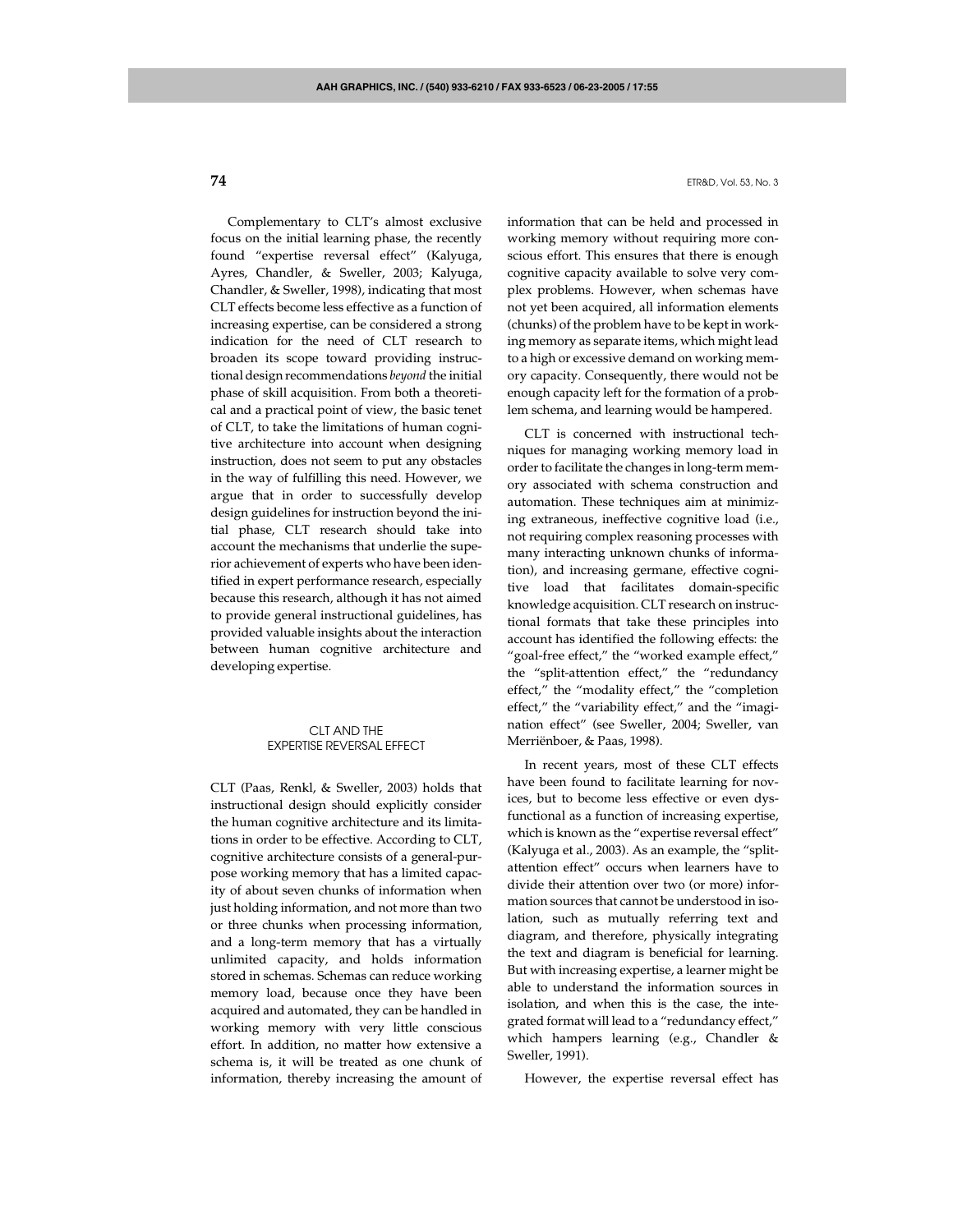been found in studies that use the same instructional materials for students of very low and somewhat higher levels of expertise. Therefore, the conclusion that some of the instructional *formats* based on CLT do not work for more experienced learners (Kalyuga et al., 2003) may be premature. It is still possible that CLT-based formats (e.g., worked examples) can benefit learners at higher levels of expertise, by taking into account their prior knowledge. Nonetheless, the findings regarding the expertise reversal effect have caused increased attention by CLT researchers to the fact that the learner's level of expertise is an important factor mediating the relation between cognitive architecture, information structures, and learning outcomes. Consequently, researchers have started to explore how to design effective and efficient instruction for learning beyond the initial levels of mastery, and, therefore, need to understand what it means to acquire expertise, and what fosters its development.

#### EXPERT PERFORMANCE RESEARCH

Research on expert-novice differences (Chi, Glaser, & Farr, 1988) has shown that experts excel mainly in their domain of expertise, are faster than novices at performing skills, perform their tasks (almost) error free, have superior shortterm and long-term memory, and have deeper and more principled problem representations than novices, who tend to build superficial representations of a problem. As Ericsson and Lehmann (1996) noted, this research on expert-novice differences has taken a knowledge-based approach to expertise, which equates expertise with having acquired a lot of knowledge during many years of experience in a domain. However, there is evidence (see Ericsson & Lehmann) that experts by this definition often do not show superior performance on relevant tasks as compared to less-experienced individuals.

Expert performance research is concerned with identifying the mechanisms that have enabled individuals to attain expert performance, that is, "consistently superior performance on a specified set of representative tasks for a domain" (Ericsson & Lehmann, 1996, p. 277). It uses techniques such as collecting retrospective verbal protocols, diaries, and interview data to study small groups of people differing in their current (high) levels of performance under normal conditions (e.g., Ericsson, Krampe, & Tesch-Römer, 1993), as well as process-tracing methods such as eye tracking, reaction time tasks, recall tasks, and verbal reports to study expert performance under experimentally varied conditions (Ericsson & Lehmann).

Expert performance research has shown that it is not the amount of experience in a domain that is relevant for acquiring expert performance, but rather the amount of deliberate effort to improve performance. As Ericsson et al. (1993) argued, expertise and expert performance are acquired by extensive engagement in relevant practice activities, and individual differences in performance are for a large part accounted for by differences in the amount of relevant practice. Relevant practice activities for improving performance are referred to as *deliberate* practice, and typically—in domains such as sports, typing, chess and music—these activities are initially designed by the teacher or coach to help students to improve specific aspects of their performance. Deliberate practice activities are at an appropriate, challenging level of difficulty, and enable successive refinement by allowing for repetition, giving room to make and correct errors, and providing informative feedback to the learner (Ericsson et al., 1993; Ericsson & Lehmann, 1996). Given that deliberate practice requires students to stretch themselves to a higher level of performance, it requires full concentration and is effortful to maintain for extended periods. Students do not engage in deliberate practice because it is inherently enjoyable, but because it helps them improve their performance. That is why deliberate practice activities are often scheduled for a fixed period during the day (at which body and mind are best capable of the effort), and this daily period is of limited duration (Ericsson et al., 1993).

A few other important findings from expert performance research should be mentioned here. The first is that for domain-relevant tasks, expert performers are able to acquire cognitive mechanisms and physiological adaptations that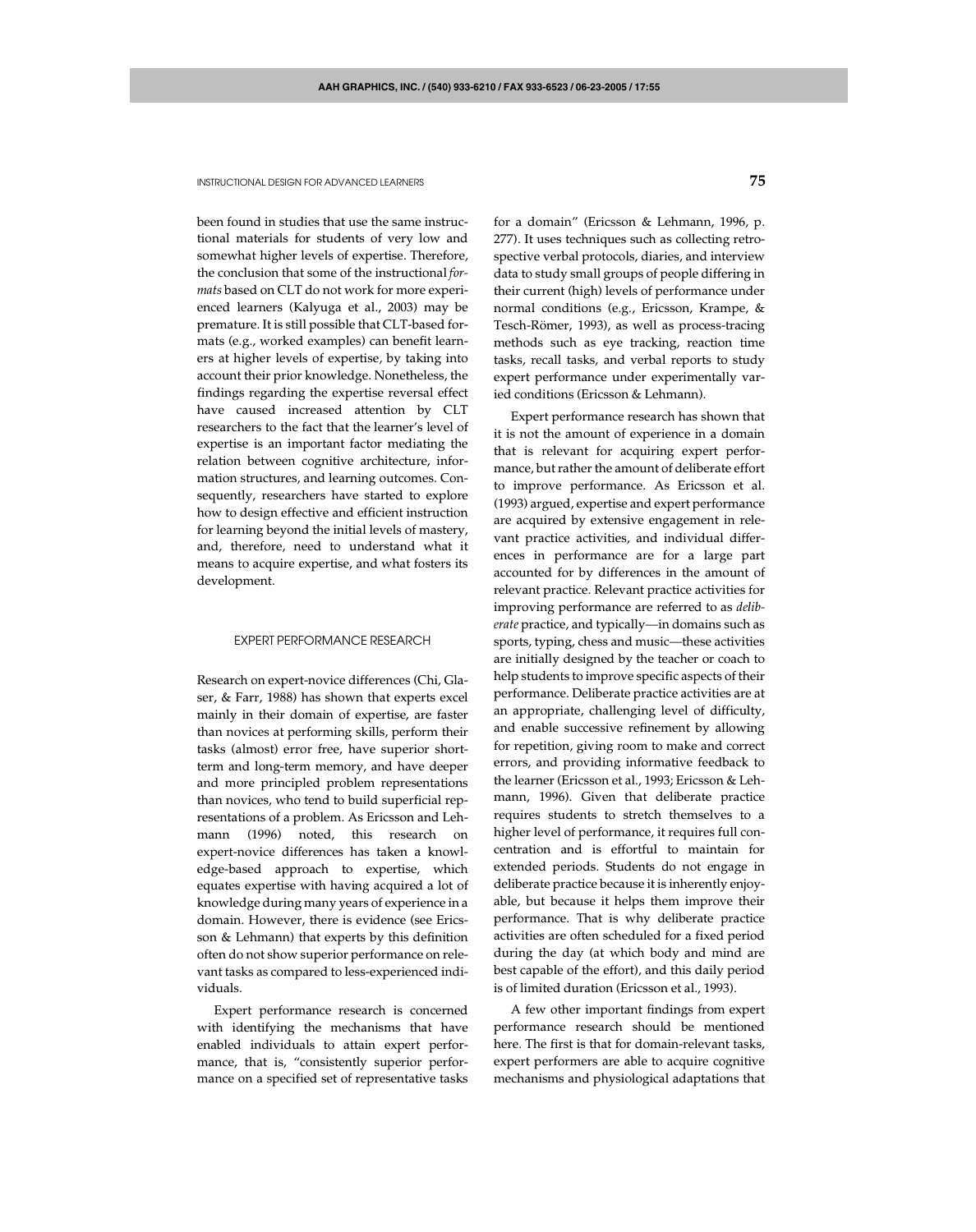circumvent or change limits constraining the performance of novices. For example, working memory limitations are expanded by the acquisition of long-term working memory (Ericsson & Kintsch, 1995), reasoning is improved by knowledge encapsulation (Rikers, Schmidt, & Boshuizen, 2002), and rapid responses are attained by anticipation and many other qualitative changes (Ericsson, 2002, 2003; Ericsson & Lehmann, 1996). A second finding is that—in contrast to assumptions by theories of skill acquisition (e.g., Fitts & Posner, 1967)—the most important aspects of expert performance are not fully automated and the expert performer retains control over them. Ericsson (2002; Ericsson & Lehmann, 1996) proposed that maintaining high levels of conscious monitoring and control is essential for further improvement of a skill through deliberate practice. Finally, teachers and coaches are helping future expert performers to become independent learners, and design and monitor their own training activities (Glaser, 1996; Zimmerman, 2002), which is critical to the ultimate goal for expert performers, namely to make a major creative contribution to their domain of expertise (Ericsson & Lehmann, 1996).

# ESTABLISHING CONNECTIONS BETWEEN THE TWO FRAMEWORKS AND SUGGESTIONS FOR NEW RESEARCH IN EDUCATION

On the long road from beginner to expert performer, there are many fundamental changes in the structure of the mechanisms mediating performance as well as in the conditions of learning and practice. Although the designed instruction of beginners and the self-guided deliberate practice of expert performers may have very little in common, we will in this section explore how methods and insights from the study of expert performers might allow instructional designers to extend and supplement the methods of CLT to increased levels of skill and expertise. First we will discuss methods for identifying and describing acquired cognitive structures and mechanisms, such as schemas, which are necessary if we want to make predictions about how instructional methods might aid advanced

learners. We will then examine how the insights from deliberate practice by expert performers can be adapted and incorporated into the instruction and training of less advanced students.

Identifying Cognitive Structures and Skilled Mechanisms of Advanced Learners

Whether it is possible to extend CLT-based instructional strategies that are effective for novices to more skilled learners depends on several issues that have received relatively little attention by researchers. First, it must be possible to study and describe advanced performers' problem solving, and their use of explicit schemas.

If a learner's knowledge base changes, and this change influences future learning, we need a way to accurately judge the content of this knowledge base to be able to design effective instruction. Although CLT research relies heavily on assumptions about schema construction, it has predominantly evaluated the effectiveness of instructional intervention using the combined measures of transfer test performance and mental effort. Although it is valid to conclude that an instructional format that results in higher transfer performance with a lower investment of mental effort is more efficient, this does not provide insight into the mechanisms that underlie this enhanced performance. CLT assumes that schema acquisition was successful based on the higher performance measures, but these measures say very little about the content of such a schema, how it is used when solving transfer problems, and whether errors in performance occur because of a lack of understanding or from computational errors for example (see also van Gog, Paas, & van Merriënboer, 2004). More importantly, whereas this assumption works fine for the initial phase of skill acquisition, when no appropriate schemas for the specific problems are present, it will fail when designing instruction for more advanced students, because according to CLT, schemas largely determine the cognitive load. Another assumption that is hardly tested is that a given instructional design will elicit the same specific learner activities for all learners (Gerjets & Scheiter, 2003). So, to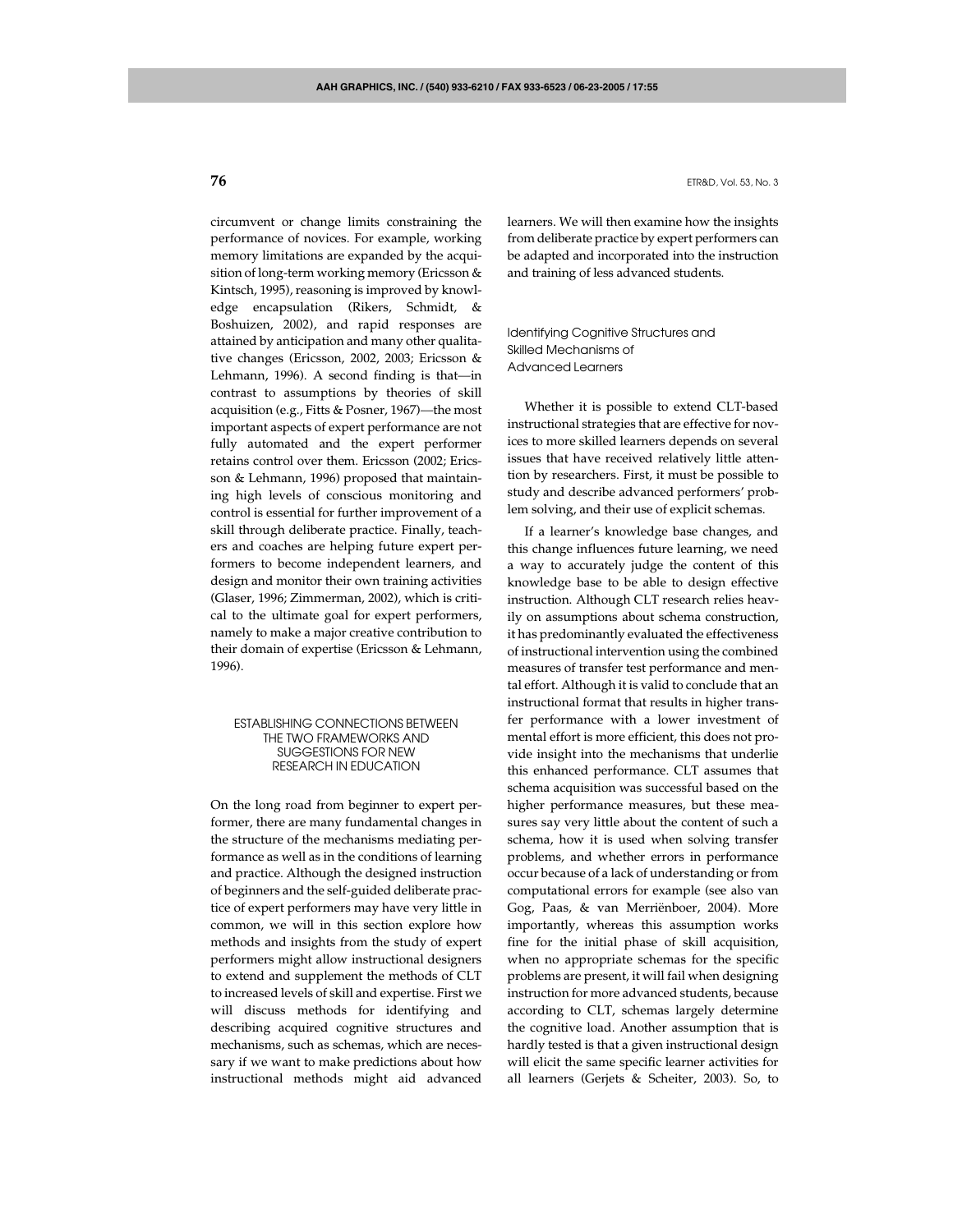make predictions about the cognitive load imposed by different designs on learners who have passed the initial phase of skill acquisition, existing schemas and their organization, as well as learners' processing strategies, will have to be taken into account. Techniques that are very often used in expert performance research might be of use here, such as analysis of concurrent or retrospective verbal protocols (Ericsson & Simon, 1993), and other process-tracing methods such as eye tracking (e.g., Charness, Reingold, Pomplun, & Stampe, 2001). Using these methods to explain differences in performance not only during transfer tests, but also during practice might help researchers pinpoint the mechanisms that underlie schema acquisition.

Another interesting approach to identify schema content would be to try to design experiments that aim at directly comparing the problem representations established in long-term memory by different instructional formats. For example, learners could be asked to reproduce from memory the solution path of either the worked example they just studied or the conventional problem they just solved. If the worked example group has indeed acquired a better problem schema, they should perform better on this task than the problem-solving group. Similarly, the assumption that completion problems (worked examples with blanks that learners have to fill in) force learners to pay more attention than studying complete worked examples (e.g., Paas, 1992), could be tested by removing the completion problem or worked example after a given study time and asking learners to reproduce it. The combination of these memory reproduction tasks and concurrent verbal protocols during study might provide more direct evidence on what and how students learn from different instructional formats.

Designing Instruction and Training Based on the Characteristics of Deliberate Practice

The specific nature of deliberate practice depends on the structure and the amount of previously acquired skill, and will differ greatly across individuals. We will therefore limit the discussion of applying the characteristics of deliberate practice to instruction, to the ideal of instruction for complex skill learning sketched in the introduction: adaptive, individualized instruction, based on authentic tasks, that gradually allows learners to take control over the process—an approach for which adaptive elearning environments are well-suited. A first step to applying these ideas would be to try and identify aspects of skilled performance on representative tasks in a given domain, together with performance criteria associated with different levels of expertise. Tasks could be developed, or existing tasks should be identified that improve performance on these aspects (i.e., deliberate practice tasks). However, as Ericsson et al. (1993) emphasized, it is important that activities to improve specific aspects of a skill are carried out in the context of the entire skill.

*Selection rules and variables.* For any learner, the current level of performance and areas of improvement should be identified, and this assessment can be based on the performance criteria for aspects of skilled performance on representative tasks. This provides the first input for selection rules for assigning deliberate practice tasks. Because the same level of performance can be attained by different individuals, but with different mediating processes and at very different costs, those rules should be composed from task and learner variables. In addition to task performance, variables such as mental effort, time on task, and strategies should be considered in the selection of practice tasks. Recently, Camp, Paas, Rikers, and van Merriënboer (2001) investigated the use of a combined measure of performance and mental effort (i.e., efficiency) as a basis for dynamic task selection in the domain of air traffic control (see also Kalyuga & Sweller, 2005; Salden, Paas, Broers, & van Merriënboer, 2004). However, it should be determined if CLT efficiency measures can be applied for the selection of deliberate practice activities, because deliberate practice requires the investment of a high level of effort. On the other hand, a high level of effort does not necessarily imply engagement in deliberate practice. Comparable to the concept of germane cognitive load, in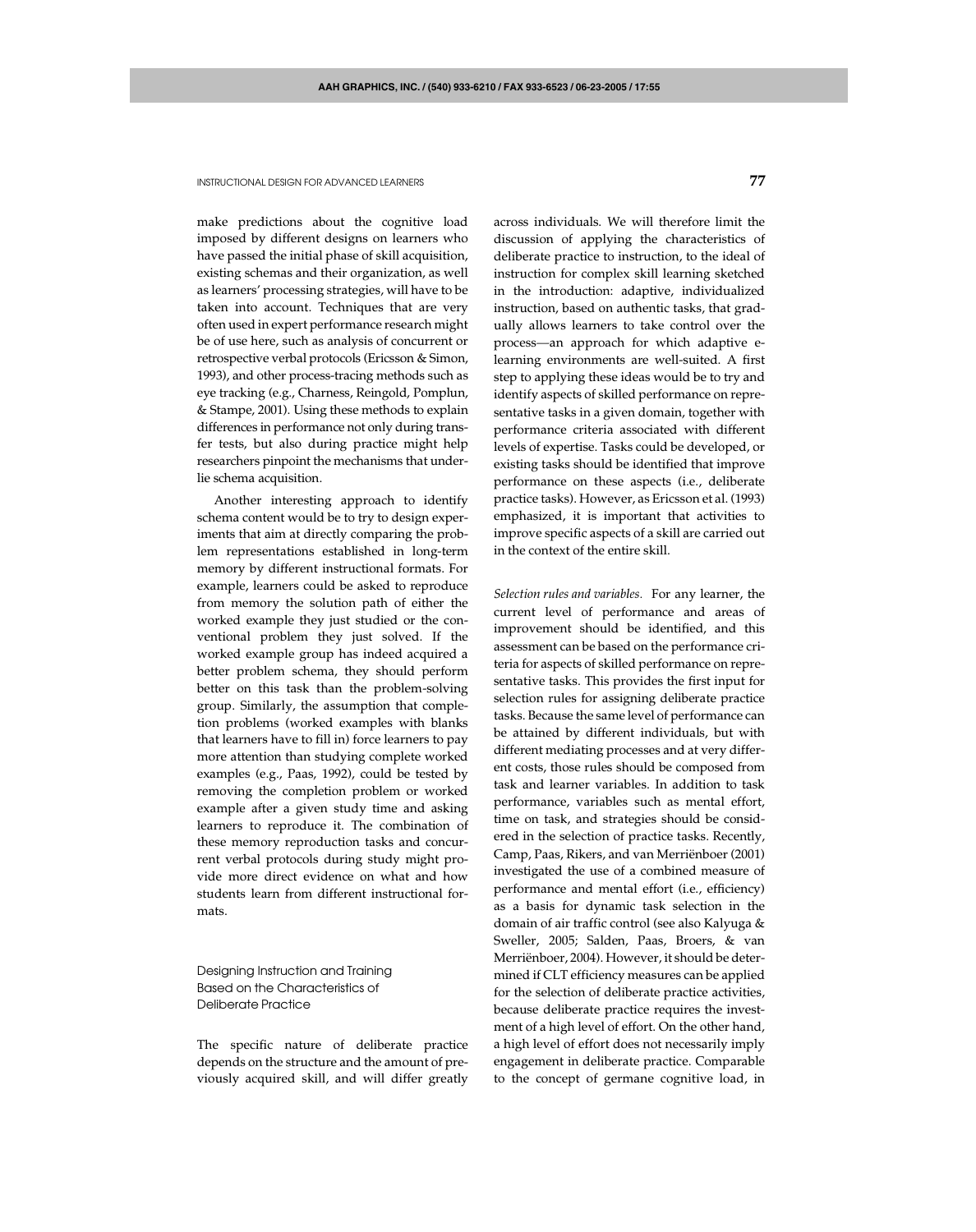deliberate practice the increased concentration and effort has a special function, namely to allow students to attain a higher level and to improve the targeted aspect of performance.

More generally, we see the need for studying how detailed assessments of student performance can guide the selection of appropriate practice activities. A good starting point might be to investigate the actual training practices as well as decision processes and deliberations of master teachers and coaches who have experience in selecting deliberate practice activities (e.g., in domains such as sports, typing, chess and music; see Ericsson, 2002). However, it is likely that rules used by teachers and coaches would not be sufficiently explicit to allow simple translation into selection rules that can be used in instructional design. We believe that the issue of selecting appropriate training activities for more advanced students will provide a very fruitful area of research where analysis of measurable aspects of performance and assessment of mediating cognitive mechanisms will lead to the discovery of valid rules for selection of training tasks.

*Format and scheduling of activities.* In spite of the evidence for the expertise reversal effect (Kalyuga et al., 2003), there is some suggestion that instructional format based on CLT may be effective when adapted to advanced levels of expertise. In particular, some recent formats that aim at enhancing germane cognitive load might qualify as deliberate practice activities for students at certain levels of expertise, such as instructing students to self-explain (Renkl, 2002), or to imagine or anticipate on next steps (Cooper, Tindall-Ford, Chandler, & Sweller, 2001). These formats encourage students to generate rich responses and thus learn from errors and difficulties, and feedback in the form of the right explanation or steps gives students the opportunity to diagnose and learn from their errors. Important for both the concept of germane cognitive load and deliberate practice is that it will have positive effects on performance only if learners are motivated to put in the effort. Motivation is thus a mediating variable, and can be an important constraint on effectiveness. Monitoring learner motivation, or the interaction between a particular format, motivation, and effectiveness, might provide important information on how to schedule different types of activities (see also Paas, Tuovinen, van Merriënboer, & Darabi, 2005).

Ericsson et al. (1993) have shown that deliberate practice activities are usually of limited duration (2–4 hr) and are often scheduled for a fixed time during the day, because they require such high amounts of effort. A very interesting question is whether this is more efficient, that is, whether the improvements in performance are equal to or higher than those attained with traditional forms of instruction, even though the time spent per day is limited. Zhu and Simon's (1987) findings are interesting in this respect. They compared a traditional 3-year mathematics curriculum to a redesigned curriculum based on carefully chosen sequences of worked-out examples and problems. They found that most of the students in the new curriculum were able to complete the entire curriculum in 2 years and were at least as successful as students learning by conventional methods.

However, as indicated before, there are probably other principles that come into play at higher levels of expertise or task complexity. Highly interesting in this respect are recent efforts to study the microstructure of practice activities of expert performers by process-tracing methods, such as "think aloud" and detailed observation (Deakin & Cobley, 2003; for reviews, see Ericsson, 2002, 2003). In addition, longitudinal research should be used to identify those principles, as well as provide answers to the questions raised here. Such research can also provide more detailed information on how learners use the informative feedback provided by deliberate practice, how they use the opportunity for repetition (i.e., how many times), and how they go about correcting errors if they make any.

*Learner control.* If students are to continue improving their performance after the end of formal education, they have to be prepared to shape their own learning processes, that is, diagnose their needs for improvement, seek out their own activities, and plan, monitor, and evaluate this entire process (see Zimmerman, 2002). The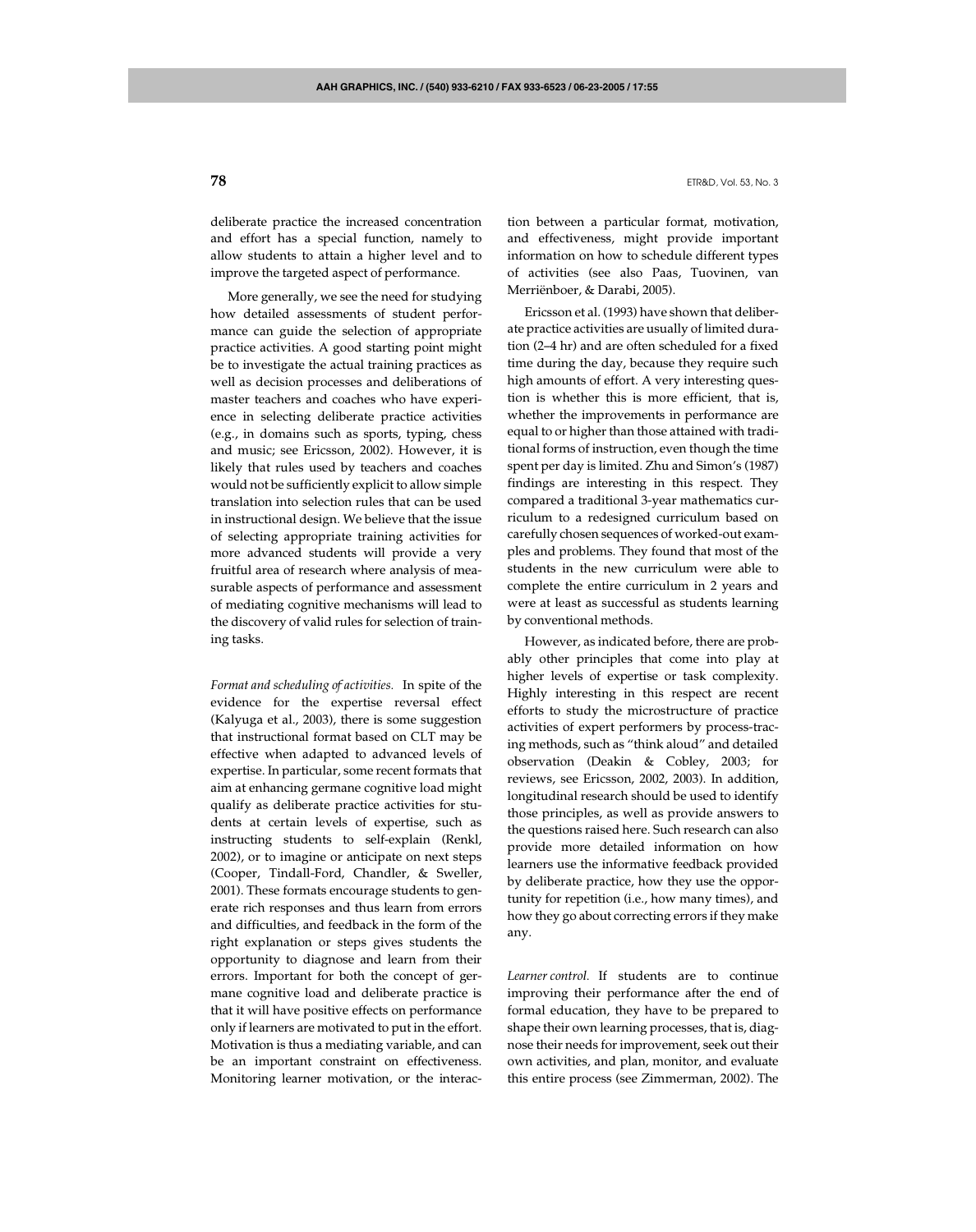most common method to prepare students for increased independence in domains of expertise is to gradually reduce the teacher-controlled selection of tasks, and thus force the learner to develop skill in the selection of tasks in parallel with development of other aspects of expertise (Glaser, 1996).

For highly skilled performers, a high level of learner control is possible, because analyses show that they are capable of monitoring their performance, so they can diagnose and modify the mediating cognitive mechanisms in response to inferior achievement and design their own training activities to improve their weaknesses (Ericsson, 2002). Therefore, it is likely that with acquiring increasingly complex cognitive mechanisms, individuals will also acquire mechanisms for monitoring and assessing their performance, and become able to use general feedback and their expected and observed performance outcomes to help them diagnose and make appropriate adjustments in the mechanisms controlling their performance.

This raises both an interesting question for further research, and a major challenge for instructional design. The question is on if it is possible to facilitate student development of the skill to diagnose their own needs for improvement; in other words, to teach them how to identify appropriate training activities. For example, a specific type of process-oriented worked example (van Gog et al., 2004) that shows explicitly how teachers and advanced learners select tasks by monitoring the processes mediating the task performance, might benefit the acquisition of this skill. A major challenge, but also a major benefit for instruction for more skilled performers would be to develop a collection of authentic training tasks that can qualify as deliberate practice activities and support self-regulated learning, generation of feedback, and repeated practice of corrected performance.

# GENERAL DISCUSSION

Researchers studying CLT and expert performance have focused on the beginning and the ultimate goal of the acquisition of skilled performance, respectively. As instructional designers

working within the CLT framework extend their work toward increasingly skilled students, we see great promise in developing connections to the framework of expert performance research. In this article, we have indicated a number of interesting relations between both frameworks; their implications for instructional design research are summarized in Table 1.

Skilled and expert performers have acquired a wide range of complex cognitive mechanisms that mediate their superior performance and allow them to circumvent the processing limits that constrain novices. These mechanisms also allow developing performers to monitor and gradually refine their performance during deliberate practice. A fundamental question is if and how instructional interventions might facilitate this learning process and whether the duration of this training can be shortened by designing training activities according to CLT, as Rikers, van Gerven, and Schmidt (2004) suggested. Another highly relevant question emerging from the expert performance perspective concerns the motivational factors that support skilled performers to focus their lives on attaining high levels of performance and spending thousands of hours in deliberate practice (Ericsson, 2002). Might a better understanding of these motivational factors help instructional designers to facilitate the engagement of less skilled students in deliberate training activities?

One of the exciting challenges of developing instruction for advanced learners is that their learning will involve the modification of skills and information that have been previously organized in long-term memory. In this article we sketched the opportunities for instructional designers to use process-tracing methods to assess individuals' organization of these preexisting structures and to develop instructional methods to fit to the attributes of the individual advanced learner. Once this can be realized for a given domain, there is great promise for instruction in the development of a collection of suitable training tasks. E-learning tools would have considerable benefits in storing such a collection of tasks in a database, in allowing online assessment of level of expertise based on a number of variables, and in translating this assessment into selection rules for retrieving tasks. Current tech-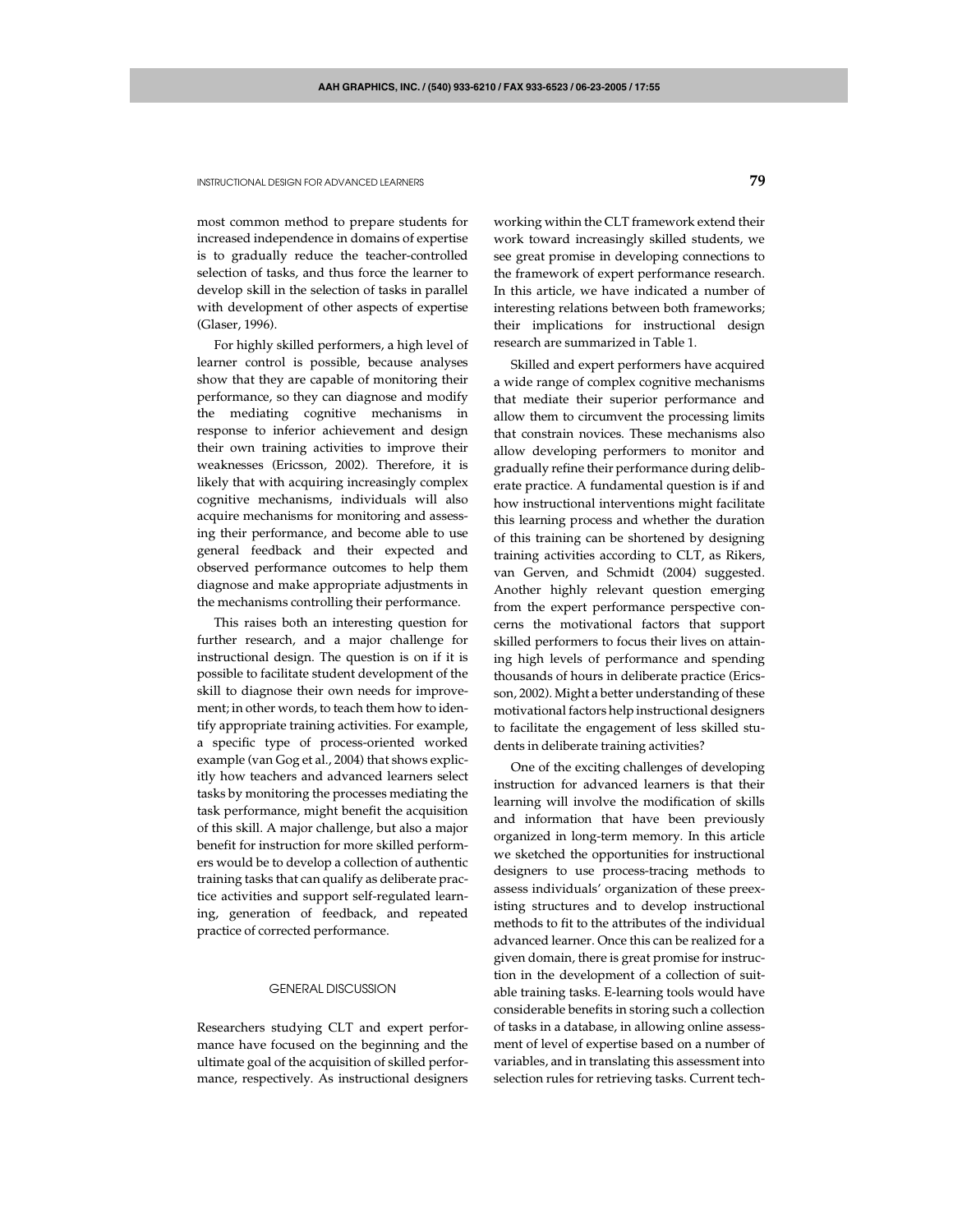## Table  $1 \square$  Suggestions for instructional design research.

# *Memory or Cognitive Structures*

ID research should identify the actual effects on memory structures of different instructional formats for learners at different levels of expertise, instead of deriving assumptions about these structures from subsequent task performance.

## *Improving Learning or Performance*

ID research should identify what instructional formats are capable of increasing germane cognitive load, or may constitute deliberate practice, for learners of different levels of expertise. This requires the identification of aspects of skilled performance on representative tasks in a domain and the associated performance criteria at different levels of expertise.

# *Adaptive Training Design*

ID research should identify what the relevant aspects of performance (i.e., a more fine-grained performance measure) and other relevant variables are in a domain, and investigate how these variables can be assessed and used in subsequent task selection to make instruction adaptive to the needs for improvement of individual learners.

## *Effort or Motivation*

ID research should focus more on the relationship between motivation, investment of mental effort, and effectiveness of differ ent instructional formats.

## *Self-regulation or Control*

ID research should identify at what point in their development learners become capable of self-assessment and self-selection and what the relevant mechanisms are that support these skills, and investigate whether these skills can be trained.

nological developments increasingly allow the development of tools that incorporate these functionalities (Shute & Towle, 2003). However, when it comes to instruction aimed at improving performance instead of knowledge, we still have a long way to go, because the domain should allow the use of e-learning tools without devaluating task authenticity, and those tools should allow for gradually increasing learner control in assessment and selection. The questions raised in this article show that establishing connections between the theoretical frameworks of CLT and expert performance research provides fertile grounds for future research on instructional design. Eventually, integrating those theoretical perspectives and their empirical findings could П be attempted.

 Remy M. J. P. Rikers is with the Psychology Department at Erasmus University Rotterdam, The Netherlands.

 Fred Paas is with the Educational Technology Expertise Center at the Open University of the Netherlands.

 In their preparation of this article, the first and last authors were supported by an Internationalization grant from the Netherlands Organization for Scientific Research (NWO, The Hague, project number 411-01-010).

 Correspondence concerning this article should be addressed to Tamara van Gog, Educational Technology Expertise Center, Open University of the Netherlands, P.O. Box 2960, 6401 DL Heerlen, The Netherlands.

## **REFERENCES**

Camp, G., Paas, F., Rikers, R. M. J. P., & van Merriënboer, J. J. G. (2001). Dynamic problem selection in air traffic control training: A comparison between performance, mental effort and mental efficiency. *Computers in Human Behavior, 17,* 575–595.

Tamara van Gog [tamara.vangog@ou.nl] is with the Educational Technology Expertise Center at the Open University of the Netherlands.

K. Anders Ericsson is with the Psychology Department at Florida State University.

Chandler, P., & Sweller, J. (1991). Cognitive load the-